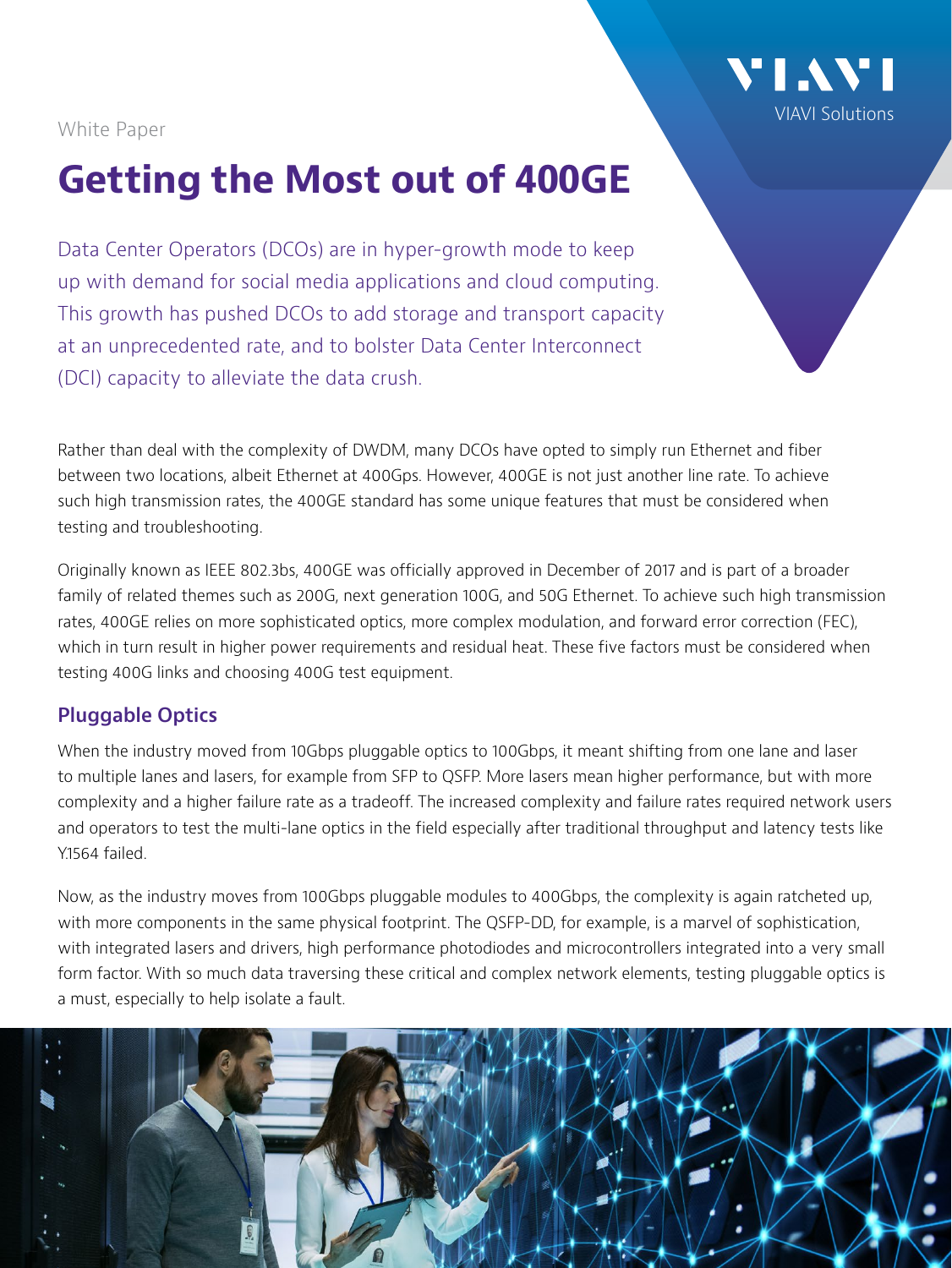#### **QSFP-DD vs. OSFP**

Currently, the two pluggable optics module types for data center access and interconnect use cases are QSFP-DD and OSFP. Of the two, QSFP-DD has been built with backwards-compatibility in mind. If a 400G switch supports QSFP-DD, the ports on that switch can support QSFP+, QSFP28, and QSFP56. In other words, a 100G or 40G optical module may plug into 400G QSFP-DD port and pass traffic through it. Data center operators like that backwards-compatibility which gives them flexibility and investment protection. QSFP-DD has broad industry support and has a greater share of shipped ports.



OSFP modules are also available, and the form factor is being used by some cloud giants. Because 400G requires more power than 100G, OSFP can draw up to 15W. Because of the greater power draw, the OSFP form factor is slightly wider and deeper that QSFP and includes a built-in heat sink. OSFP ports require special adapters is for backwards compatibility with 100G QSFP. However, many hyperscale ICPs are not looking backward, but forwards, to 800GE (for which standards do not yet exist). While QSFP-DD is backwards compatible with 100G, its physical design provides less growth potential to higher rates, namely 800Gbps. OSFP on the other hand, is 800GE-ready, and although 800GE infrastructure is not available, some industry giants are already betting on it with their pluggable module strategy.

Another significant change introduced at 400G (technically 200G) and beyond for pluggable optics is the introduction of CMIS which stands for Common Management Interface Specification. One of the key purposes is to serve the growing number of applications supported by such optics. CMIS is a requirement to help manage the growing number of lanes, FEC types, and modulation types in optics; it is also used to manage breakout applications.

# **PAM4 Modulation**

Another 400GE feature that separates it from 100G is its modulation scheme, both electrically and optically for most client interfaces. 400G Ethernet is so fast that it has outpaced the ability of a conventional laser on/laser off binary modulation scheme to keep up. To compensate, [PAM4](https://www.edn.com/design/systems-design/4441212/The-fundamentals-of-PAM4?utm_source=AspenCore&utm_medium=EETIMES) modulation has been developed, which utilizes four amplitude levels rather than two in order to double the overall bit rate. Since the gap between signal levels is now much smaller, PAM4 is more susceptible to noise. To state that differently, the physical layer on a 400GE link will always have errors and it's important to expect that and know what level or errors is acceptable. As a result, understanding and controlling the error rate at the physical level grows in importance.

# **Forward Error Correction (FEC)**

400GE also uses FEC technology. While FEC has been widely used in OTN technology for many years, its use in general-purpose client interfaces is relatively new. In fact, we now have the expectation that PAM4-based links will run with an error floor (potentially as high as 10^-4) with the FEC layer correcting this to give an effective error-free link at packet level.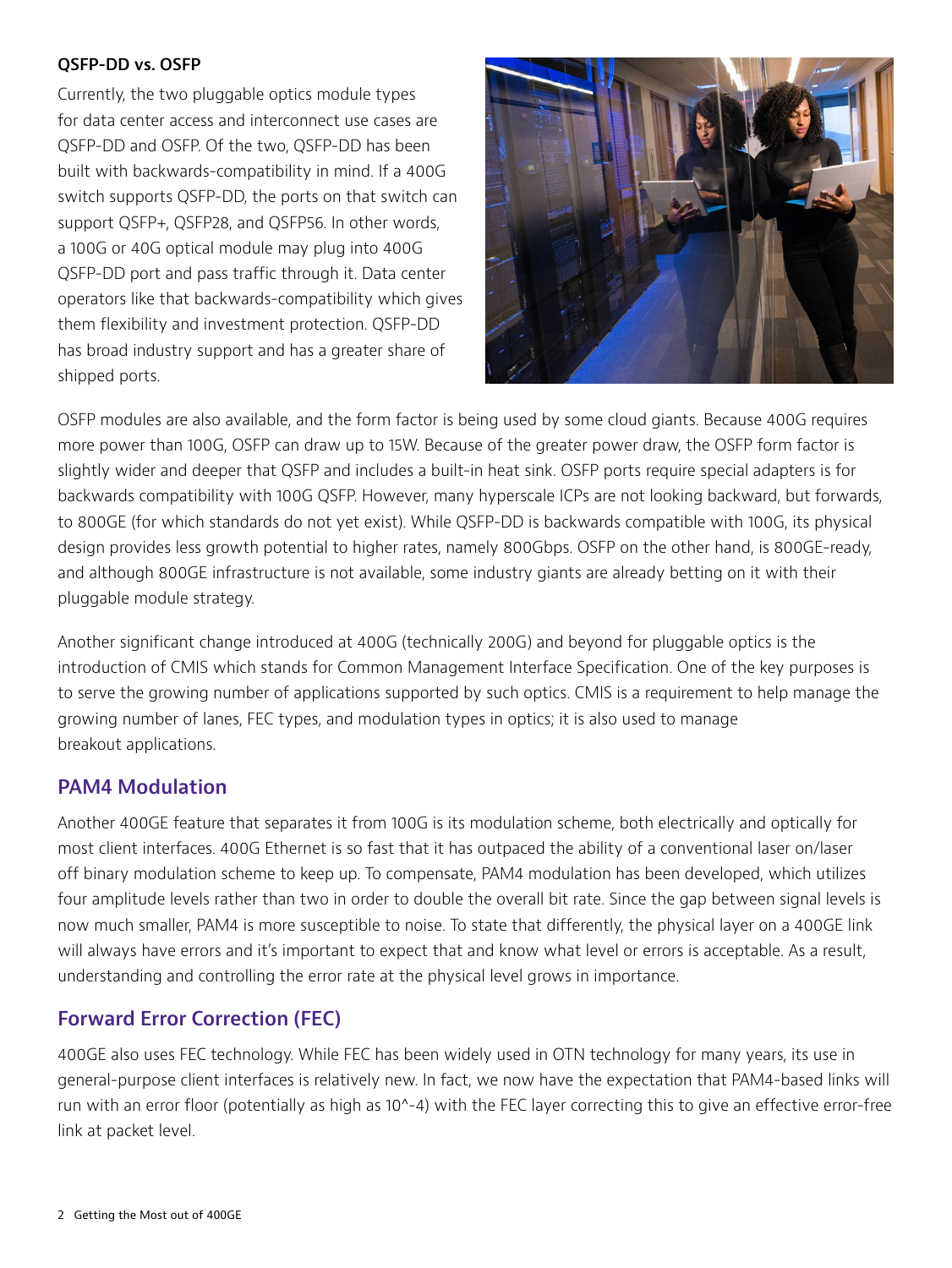The increased speeds and use of FEC technology mean some modules with higher raw error rates will operate error-free post-FEC and others will not. A more sophisticated understanding of the error distribution and statistics is required to determine acceptable from unacceptable error patterns and determine true root causes. For example, FEC works in 5440-bit blocks broken into 10-bit symbols. More than 15 symbol errors in 1 block is considered unacceptable as this results in uncorrectable errors with dramatic effects. As 400GE has a heavy reliance on error correction, it is key to understand errors both at the pre-FEC and post-FEC levels. This is especially important when testing pluggable optics, that is QSFP-DD or OSFP, and understand both pre-FEC and post-FEC error levels. That is because this is what the fiber infrastructure and the Ethernet equipment will experience respectively.

#### **Power**

400G infrastructure will draw more power than 100G. However, in most data centers, the real heat and power issues come from the servers, not the top of rack switches or your leaf/spine boxes. As data center operators plan migrations to 400G, they must be aware of the increased power draw as it may or may not have a material effect on power and cooling infrastructure or require significant changes or upgrades.

Power draw for 400G test gear is a more important consideration. Unless a 400G test head is rack-mounted, it will likely require battery power. A portable 400G test unit requires a large power draw to generate 400Gbps of network traffic, which drains battery power quickly. Depending on the type of network throughput test running, a soak time of minutes to hours might be required to achieve the required level of accuracy. A portable test unit that burns through battery power is not actually very portable. Therefore, battery life can be a serious concern when choosing 400GE test gear.

#### **Heat**

Heat dissipation has always been an issue for data center operations, and a migration to 400GE will certainly not relieve that. However, greater attention must be paid to the selection of 400GE test units as they tend to run hotter relative to 100GE test gear. The problem is that 400GE optics constantly subjected to high temperatures will suffer more wear and tear, and ultimately have a shorter life span. There is great variation in the heat performance of 400GE test gear across manufacturers, so it is a problem that DCOs can avoid with proper awareness.

In fact, one area where both power and heat are quite important is with pluggable digital coherent optics. New interface types have become available most notably in the form of ZR and ZR+. A key goal with such interfaces is to achieve longer transmission distances via the integration of technology such as advanced modulation, coherent receiver integration, and the use complex FEC algorithms. This enables to more easily interconnect data centers and offers the option of either using unamplified or amplified optical links. As the circuitry in such optics, such as QSFP-DD or OSFP, becomes so dense the availability of ample ventilation and sufficient cooling becomes a requirement to ensure durability. ZR and ZR+ interfaces introduce key requirements like being able to control the transmission frequency and modulation type.